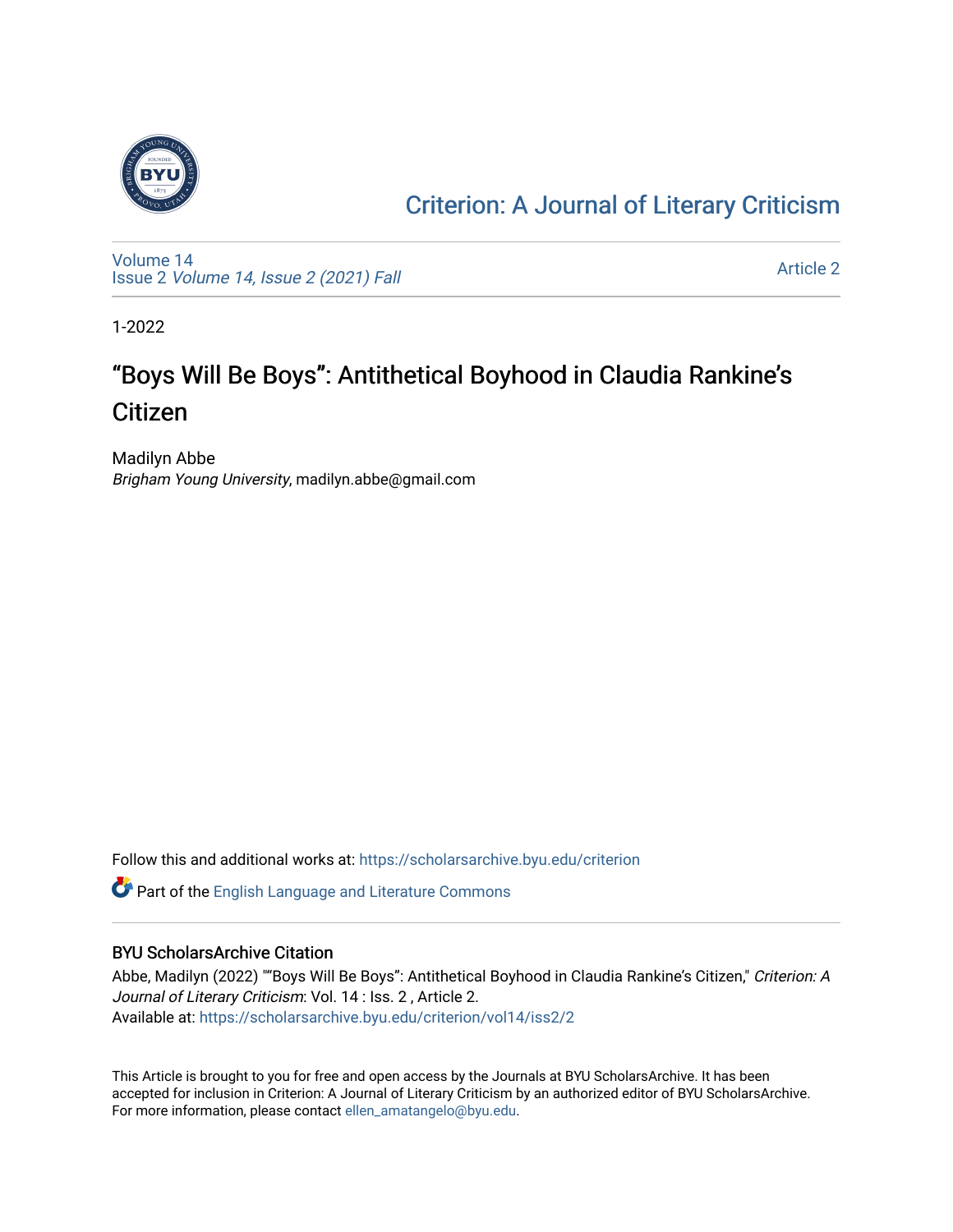## "Boys Will Be Boys" Antithetical Boyhood in Claudia Rankine's *Citizen*

*Madilyn Abbe*

In *Citizen: An American Lyric*, Claudia Rankine examines the idea of boyhood in the context of 21<sup>st</sup>-century racism. Rankine questions our initial perceptions of the meaning of the term "boy" through contradictory uses in her lyrics. While we normally use "boy" to refer to a prepubescent male, whether white or black, Rankine's flexible use challenges our preconceived associations of "boy" applied to both age and race. In one instance, a racist beating elicits the explanation, "Boys will be boys being boys feeling their butting heads righting their wrongs in the violence of aggravated adolescence" (101). Here, the application of "boy" on white men deemphasizes their violence by portraying the physical encounter as nothing more than a childish fistfight. Already, this application challenges our association of "boy" with age. Yet Rankine takes it a step further to complicate our understanding of "boy" by including a white man's jeer of "boy, hey boy" on a black man (89). When applied to a black man, the belittling use of "boy" intentionally infantilizes black men thereby neutralizing them as a threat. However, the application of "boy" on white men excuses and encourages their violent damage. Throughout the text of *Citizen*, Rankine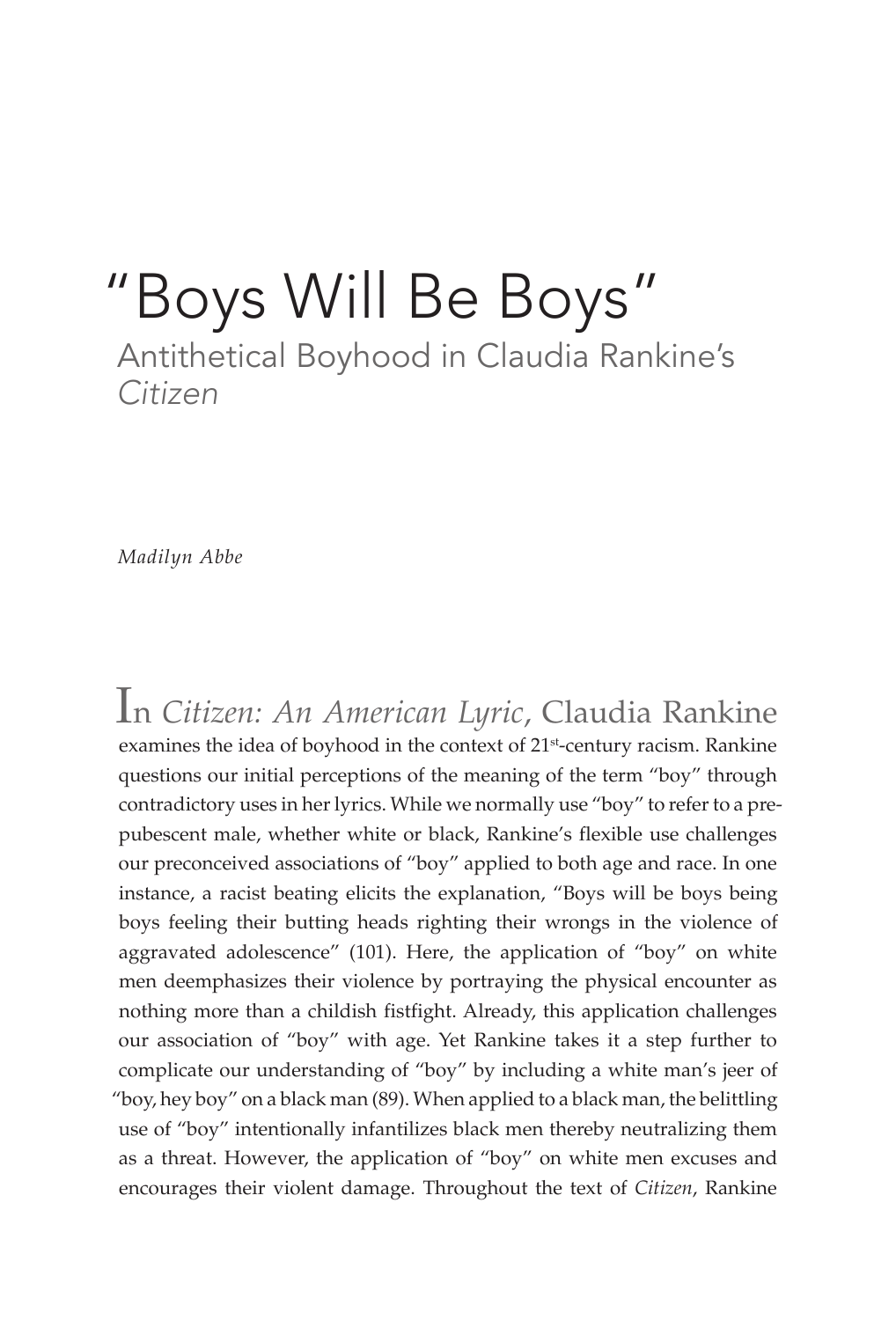explores the intersection of boyhood, maturation, and childhood to consider how symbolic mothering can mitigate such violent child's play.

The characterization of "boy" to black men has a long history, originating with slavery and percolating into postbellum vernacular. Just as Martin Luther King Jr. points out, a black man's "name becomes 'boy' (however old you are)" to subvert African American men in favor of white authority (1). As white authority metaphorically confines black men to a childlike state, critical commentary surrounds *Citizen* that asserts the occurrence of early maturity in black adolescents; a tragic occurrence that Bella Adams calls "the assumption of criminality" on "young black men" (69). Critics such as Katherine Johnston categorize these preconceived presumptions of guilt as "abuses of power" (344). The focus of critical attention on prejudice as an abuse of power leaves room to consider the flexible nature of childhood and the reversal of boyhood as weaponized tactics. Further critical commentary involving the black bildungsroman notes the complexity that accompanies the racially induced maturation of black boys out of childhood. Selffragmentation from white influence, as identified by Adam Dawson, splits the protagonist's identity into his older self and his younger self, the "other boy" (364). Comparing this idea of the younger black self as the "other boy" to Rankine's designation of "boy," I intend to examine "boy" as a volatile categorization of childhood to advance white authority.

As Rankine uses the text to dismantle our typical understanding of boyhood, I argue that Rankine identifies racism as the catalyst for the maturation of a black boy. Rankine's discourse unveils boyhood as a flexible categorization to advance white male interests. The category of boyhood excuses the violent actions of white men under the pretense of schoolboy rowdiness and simultaneously diminishes black men through infantilization. Due to the disjointedness of these reverse age categorizations, Rankine uses a black bildungsroman to typify a narrative of survival as opposed to a narrative of formation. With no narrative of formation, the reversed age categorization imposed by white authority causes self-fragmentation for African Americans. *Citizen* seeks to assuage self-fragmentation through storytelling characterized by symbolic mothering. As symbolic mothering expands to include non-related individuals in familial relationships, Rankine redefines parenting in terms of fictive kin. I maintain that parenting by fictive kin functions differently than the parenting of biological parents to instill heightened perception in the rising generation. As parenting by fictive kin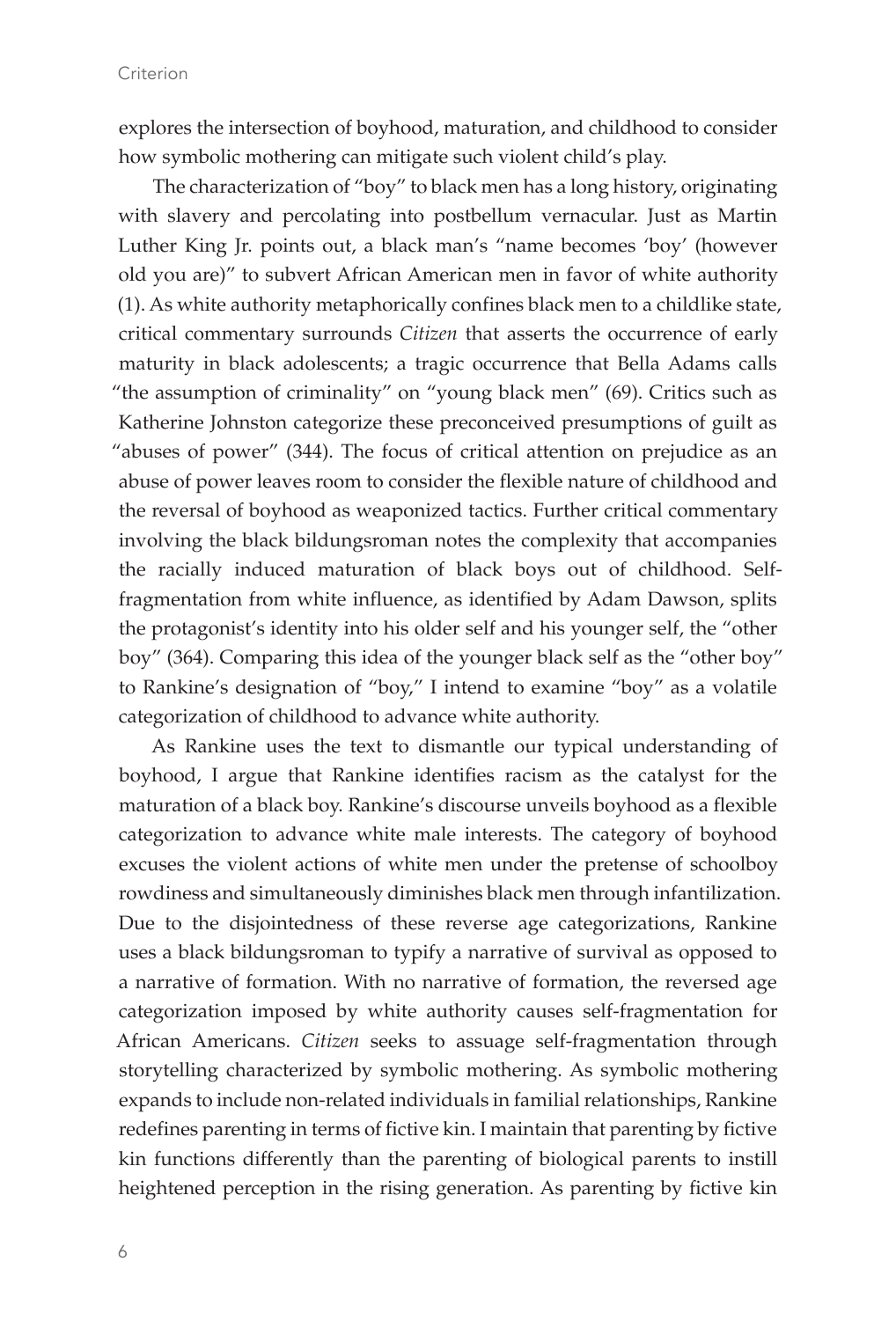addresses the effects of racism, race-induced and early maturation for black children is prevented.

Because Rankine uses messages in *Citizen* to disassemble our understanding of boyhood's connection to actual age, Rankine avouches that racist encounters accelerate unnatural maturation for black boys. In the subway, an encounter where a black boy is knocked to the ground by a white man matures this black boy into the realm of black men. At the beginning of this lyric, Rankine supports our initial association of boyhood to young age by repeatedly emphasizing the boy's youth as she refers to him as "her son," "the boy," and "the child" (17). Yet, *Citizen*'s following image rebuts our association of boyhood to young age. When the black boy is knocked down, "a group of men began to stand behind me like newly found uncles and brothers" (17). After this racist micro-aggression, the black boy gains a new group of peers. He is no longer a boy; his maturation initiates him into the circle of black manhood. Rankine purposely uses the physicality of the encounter to accentuate how racist encounters mature a black boy physically as well as emotionally. The "weathering hypothesis," as Cynthia Dobbs expresses, draws a connection between "the structural and systemic forces of racism" to the bodily damage "wrought on the individual body/mind" for African Americans (173). As a continuation of Dobbs' commentary on infirmity in the "weathering" of a black body, I extend her idea by focusing on the aging factor of "weathering" as a form of physical maturation. In the black boy's physical collision with the white man, the "weathering" of the negative experience physically matures him to reinforce Rankine's deconstruction of boyhood. The physical and emotional maturation caused by racism paradoxically detaches a black boy from his age, making him a man.

As Rankine detaches the association of boyhood from age, she notes how "boy" attached to white men categorizes them as rakish, adolescent schoolboys to free them from responsibility. As Rankine reflects on a lynching tree, she refers to the white men who tie the noose as "boys" (99). She theorizes that these white men who, like schoolboys, find "themselves at the center of the schoolyard" will learn through "history books" that they can repeatedly commit heinous crimes and escape punishment (99). For teenage schoolboys, behaving in rough or immature ways is exasperatedly dismissed as an uncontrollable part of their nature; raging hormones account for and excuse their aggression. Because responsibility is associated with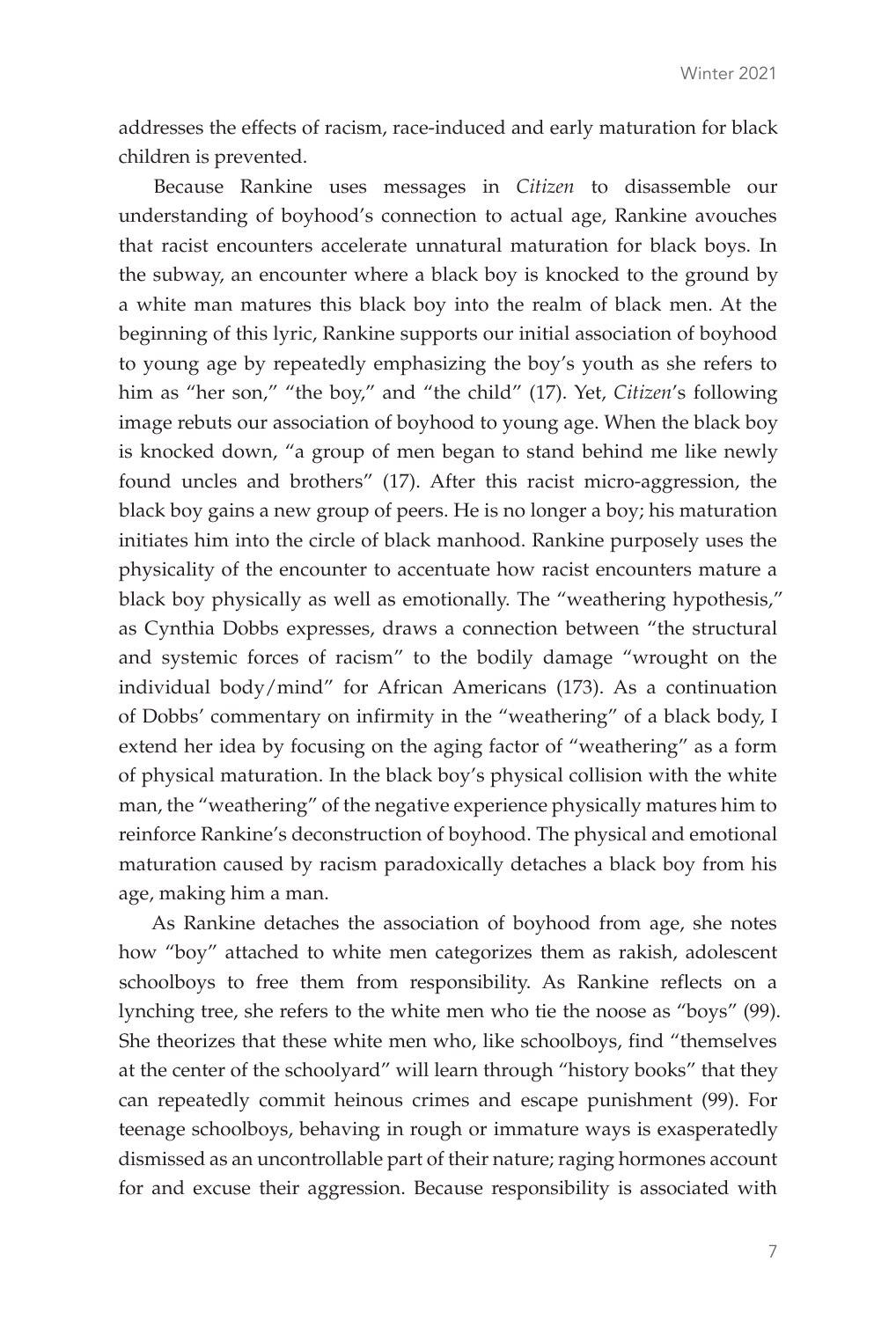adulthood, recasting an adult white man as an adolescent detaches him from the responsibility of his actions. With a different level of ascribed accountability, white men can act however they please knowing they will receive no more than a rap on their knuckles as a reprimand. According to Erin Mackie, such masculine "privilege above the law generates both the criminality and the glamour" in male behavior (130). But while Mackie limits her analysis of male behavior to the literary trope in 18th century texts, I assert that these same masculine perpetuations of criminality and glamour exist in modern society among white men. The privilege above the law that men receive when it comes to white supremacist violence adds a schoolboy glamour to criminality. Almost like the excitement of getting away with an immature prank, there is an atmosphere of competition and boasting among peers. When white men commit atrocities against African Americans and repeatedly get away with them, it imbues an arrogant, untouchable mindset for white men. The alpha male game of one-upping each other frees men from responsibility and intensifies racist criminality for the glamorous bragging rights of "look what I can do."

Given that white men carry a competitive schoolboy complex, Rankine reveals that such an escalated alpha male mentality causes white men to compensate physically to preserve manhood. As black men present competition in regard to dominant social status and authority over territory, they become perceived as a threat to white masculinity. Because dominant status and territory are aspects closely related to manhood, black men become what James Baldwin calls "a kind of walking phallic symbol" (270). Perceiving black men as a threat exacerbates white men's insecurity of their own manhood, and black men end up paying "for the sexual insecurity of others" (282). As a result of what Baldwin recognizes as white men's "necessity of never letting another guy get the better of you," the perception of black men as a phallic symbol imbues physicality into racial conflict (282). In *Citizen*, Rankine's depiction of an arrest paints the white officer's behavior as an attempt to assert sexual dominance. When arrested, the black man is "pushed into the police vehicle's backseat" (107). He feels "the officer's warm breath" and "the officer's knee pressing into [his] collarbone" (107). The roughness in the tangle of bodies with the context of debated authority reifies how white men preserve their manhood by eliminating black men as a phallic symbol. Sexual insecurity makes a white man want to perform physically to showcase his masculinity. This desire to perform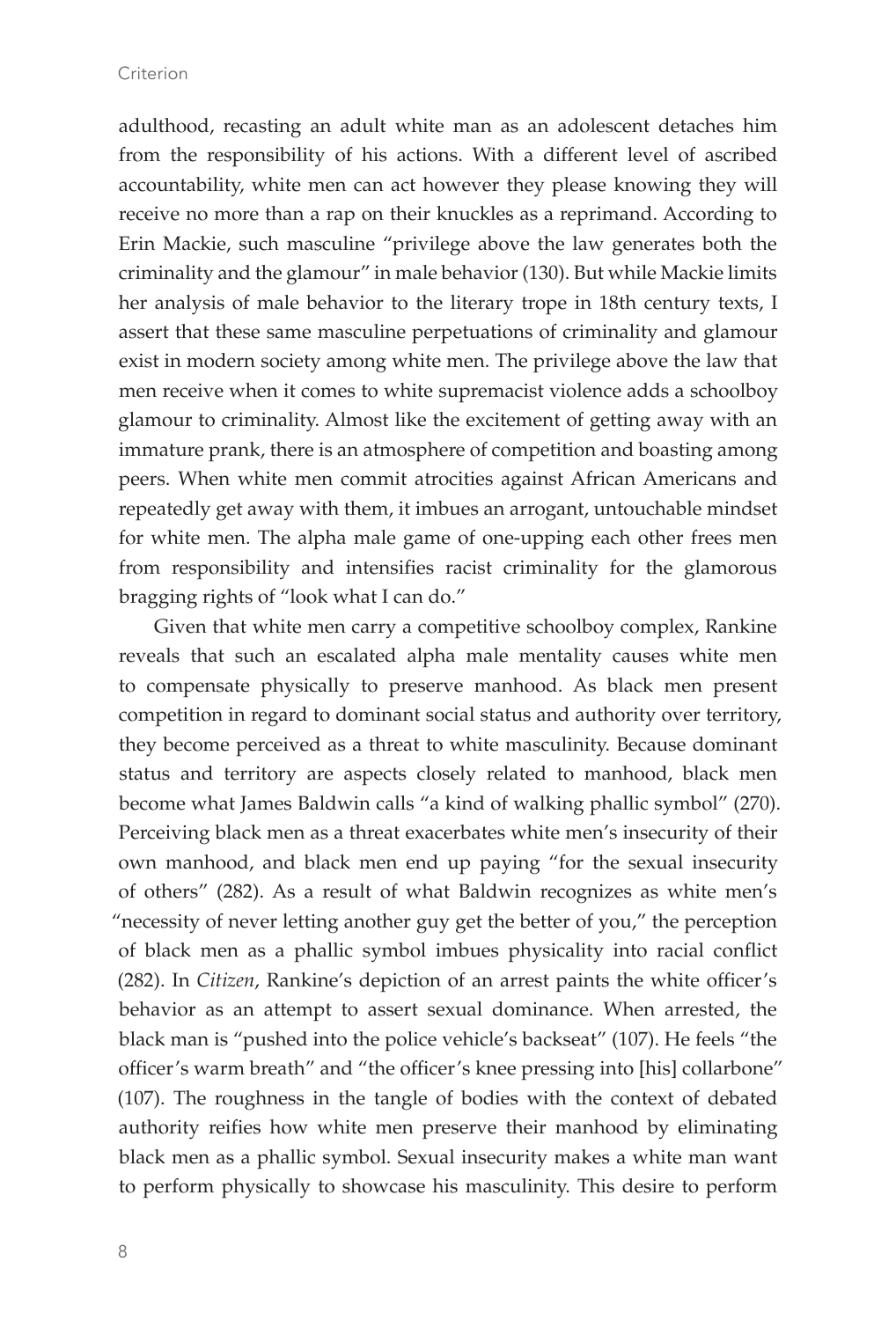physically adds a layer of physicality to racial conflict, motivating white men to violently attack the bodies of black men. The drive to exert masculine authority causes repeated interactions that are both physical and abusive. In racially motivated clashes, the brutal physical violence on the part of white men is an attempt to compensate for the insecurity that arises as black men are perceived as an intimidating phallic symbol.

Just as white authority attempts to assert masculine dominance through physical means, black men are also kept in submission through verbal means which are intended to infantilize them. Infantilization attempts to diminish black men as a threat through intentionally reversed maturation. Attaching the label "boy" to black men is one form of infantilization employed by white authority. Rankine's Stop-and-Frisk lyric captures the process of infantilization in an encounter between a black man and the police. The police unjustly arrest a black man, telling him "after the fingerprinting to stand naked" and then go "back home" (109). Here, *Citizen*'s infant imagery poignantly degenerates this man back into a baby boy; the black man is nude like a baby, fingerprinted as if for a birth certificate, and then sent home. Through the juxtaposition of man and infant, Rankine urges readers to consider how infantilization draws a distinct status dichotomy between white authority and black men. White authority are the adults and therefore are the ones in control. Black men are children and so should act submissively. In a similar vein, the infantile pictorial depictions of African Americans in consumerism reflect the power struggles between whites and blacks. In the 19th century, advertisements for foods such as chicken or watermelon frequently included cartoons of black men misbehaving either by stealing the commodities or mischievously overeating. These repeated insinuations of childlike misbehavior of black men in white consumer culture, according to Carolyn Dean, establish "a conceptual equation between adults and children that then tacitly cast the EuroAmerican consumer as superior and a de facto parent" (25). The age disparity, fabricated from infantilization, serves as a weaponized power tool for white authority. Once a black man is infantilized, white authority can then claim the role of protector and supervisor, maintaining the right to restrict and punish.

Although infantilization stipulates childlike submission, Rankine invites readers to consider how black children are denied the protection of childhood innocence by redefining the concept of childhood innocence as hazardous. Childhood innocence normally carries the idea of a charming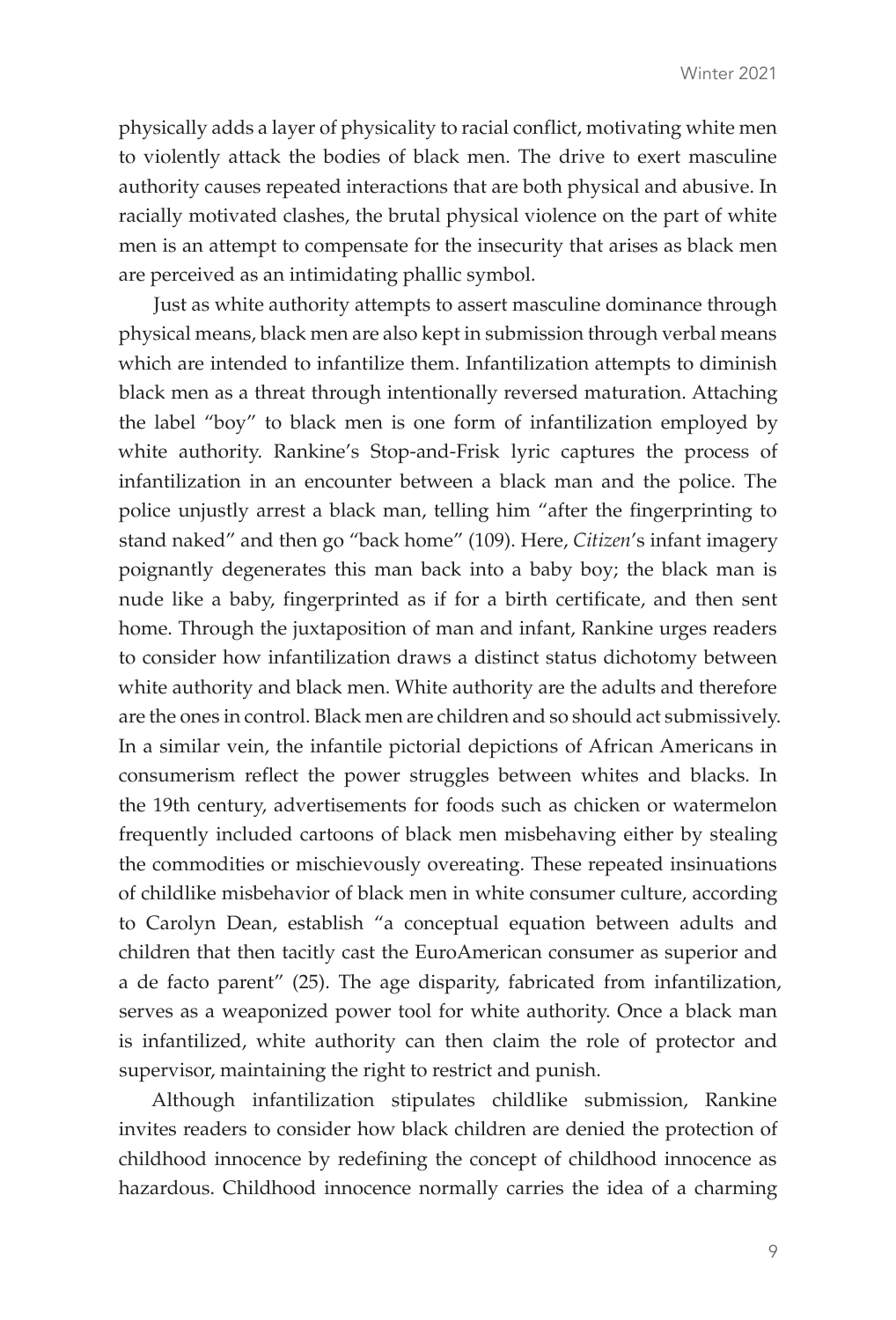

sort of ignorance that frees children from social norms. The excuse "they're just a child" allows a child to unapologetically do what they want without responsibility or fear of serious consequence. But Rankine demonstrates how childhood innocence changes from carefree to dangerous for black children through her incorporation of "Blue Black Boy" (102-103). The straightforward camera angle on the African American boy's face is reminiscent of a mugshot. The triptych mugshot preemptively anticipates the African American child as a threat, ascribing early guilt to the boy. The blue overtone and the way the audience assumes the viewpoint of a policeman taking this child's mugshot reifies how white authority, in the form of police, see black children through a lens of assumed criminality. Houston Baker's African American bildungsroman introduces the only monster black children are allowed to fear: a policeman, or in other words, "the Blue Man . . . fanged and vicious in pursuit of young black men" (12). The Blue Man preys on young African Americans, targeting them as easy victims because of their innocence to their inherited birthright of guilt. As a result, it's dangerous for black children to act like a child. Black children don't get the same protective excuse of childhood innocence as white children do. Instead, if a black child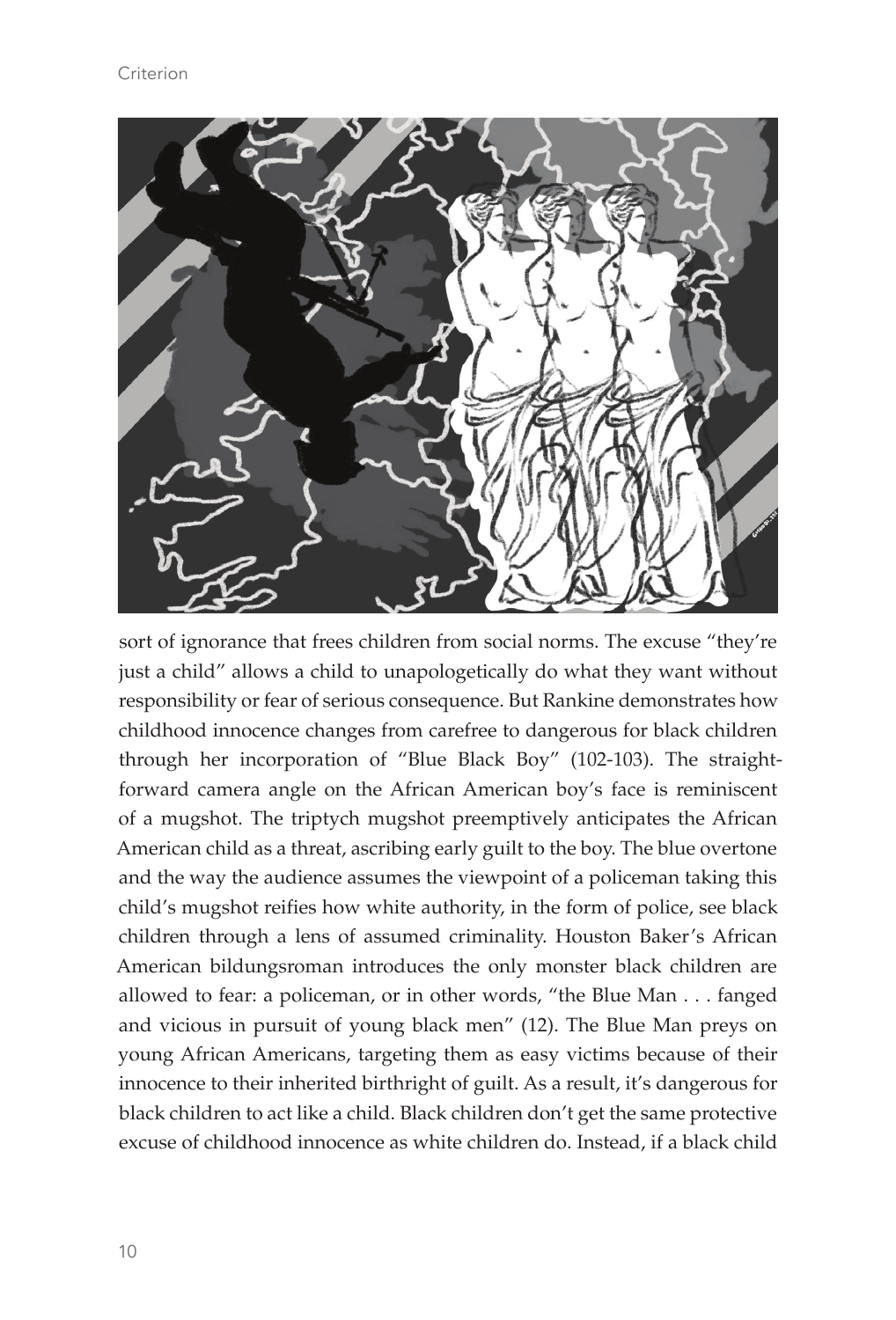acts out of turn, they'll become a "Blue Black Boy" with a welcome invitation for the Blue Man to execute punishment on them.

Because black children lack the protection of childhood innocence as they grow up, *Citizen* designates the black bildungsroman as a journey of survival rather than a journey of formation. While we normally characterize the narrative arc of a white bildungsroman as a child's arrival at adulthood through a series of learning experiences combined with naivety, the black bildungsroman is what Joy Priest describes as "a collection of preservation or a collection of survival" as opposed to a "novel of formation" (1). Rankine's inclusion of the sculpture "Little Girl" represents the unpredictability of a black child's preservation and survival by pasting a black child's face on the body of a deer (19). The construction of a black child as prey expresses the precariousness of survival for black children in a world where they are a hunted species. *Citizen*'s lyric depicts a white driver killing a black person in a fatal hit-and-run using imagery that invokes the idea of roadkill such as "tire marks," "crushed organs," and a "pickup truck" (94). Rankine's portrayal of the murdered black person as a trampled deer visualizes the reality of the black bildungsroman; for a black person, making it into adulthood is a matter of survival rather than a safe journey of self-discovery.

Given that African Americans don't receive a narrative of continued formation from childhood into adulthood, Rankine elucidates how the ontology of "I" for African American men splits due to the disjointedness of actual age and its reversed categorization. According to Amy De'Ath, *Citizen*'s fractured poetic voice relooks at "the ontological status of the black subject" (115). While De'Ath primarily grounds African American fragmentation in the unresolved nature of the historical African American and the present, individual self, I insist that Rankine also recognizes fragmentation for the African American man between his own personal history and his present, individual self. Normally, the ontological status of "I" encapsulates a singular human being throughout their whole lifetime; "I" remains the same for the past, present, and future self. But Rankine contradicts our notion of "I" by acknowledging a breach between an African American's self of man and child, disrupting the continuous application of "I" for the lifespan of the black subject. For African American men who now face infantilization after having been treated as men since childhood, Rankine notes how the concept of "I" fractures into two different people: "the histories of you and you" (140). To internally resolve their "own dead child," African American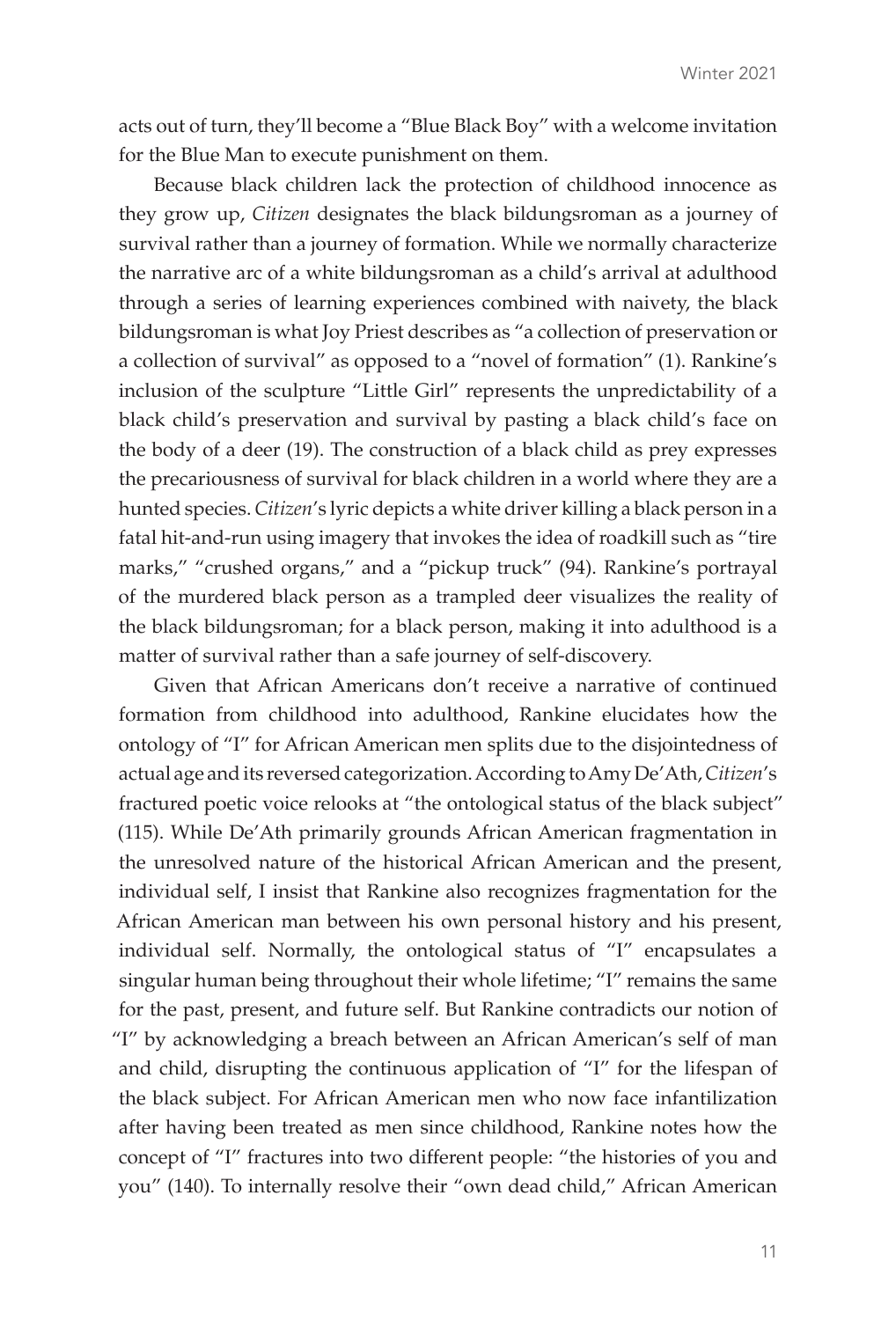men must disassociate themselves from their selves of the past (84). With the heaviness of such imposed antithetical categorizations throughout a lifetime, "I" becomes "the pronoun barely holding the person together" (71). Instead, "I" for African American men fragments into two different personae: "boy" of their current adulthood and the "other boy" of their dead childhood.

To heal the self-fragmentation between the time gap of "boy" and the "other boy," Rankine, through *Citizen*, advocates for storytelling defined as symbolic mothering as opposed to historicity. Rankine differentiates between retelling a history and storytelling; retelling a history impersonally relates the facts of events, while storytelling infuses emotion and selfreflection into past experience. This personal engagement and level of nurturing turns storytelling into, in the words of Charlotte Beyer, "a form of symbolic mothering" (129). Often, the purpose of retelling a history is to convey facts. But storytelling as symbolic mothering not only comforts the individual but teaches a moral and an application. *Citizen* ends with a young black boy urging his mother to "tell me a story" (159). In response to her son's request, the mother chooses to recount the events of that day as a story instead of sharing a fairytale or traditional bedtime story. Framing the micro-aggressive encounter as a story shifts her experience from an impersonal history to an impactful teaching moment. Storytelling as symbolic mothering teaches the individual "a lesson" of the importance of maintaining self-autonomy by expressing your own narrative and choosing your own labels (159). The ability to assert control over the telling of a story can remedy self-fragmentation as the speaker gets to reclaim the pronoun "I" and reflect on the narrative's lasting moral. The text of *Citizen* itself serves as symbolic mothering to its readers. Rankine details historical accounts such as Hurricane Katrina and Serena Williams' career to repackage them and poetically tell them as a story, not a history. In doing so, Rankine becomes the mother and the reader becomes the child as Rankine teaches the salient lesson to speak about first-person experiences with racism unashamedly.

Rankine expands the scope of symbolic mothering to non-related individuals to redefine parenting in terms of fictive kin. Oftentimes, parenting refers to the stewardship a blood-related mother or father possesses over their child's emotional, social, and intellectual development. Yet, through *Citizen*, Rankine applies stewardship over the rising generation's development to the community as a whole, not just biological parents. In the antebellum south, because mothers were forced to labor in the fields,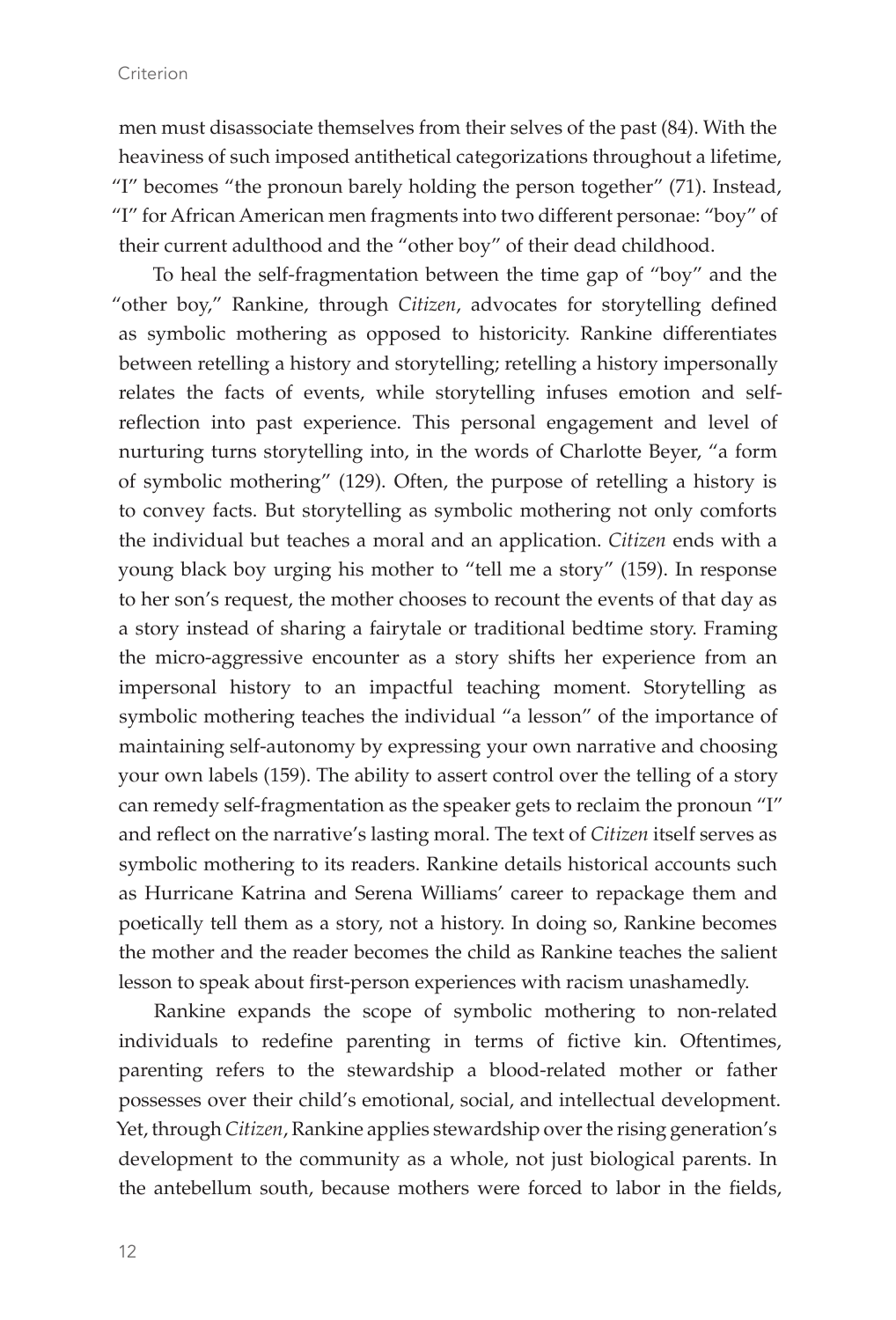the slave community assumed the collective responsibility of childcare. The concept of family augmented to include these non-related caretakers in what Loren Schweninger calls "fictive kin" (3). One of Rankine's lyrics witnesses the widening of parenting through fictive kin. After dropping off his child at school, one father "stands on the steps of a building and watches" (149). When trying to identify which child belongs to the father, the poetic speaker "can't tell which child is his" as the father's "scope of vigilance" transcends "to belong to all the children" (149). Not only does this lyric set up the familial relationship of fictive kin by blurring the lines between the biological parents and children, but Rankine's inclusion of the phrase "scope of vigilance" distinguishes the practicum of parenting for fictive kin. While the word "scope" typically refers to a particular subject matter's range of extent, this phrasing also invokes the idea of a tool for heightened perception such as a microscope or telescope. Additionally, as the assonance of "vigilance" consociates with "vigilante," Rankine sets up fictive kin as a way to compensate for the inadequacies of institutions. As presented by Rankine, parenting for fictive kin is a heightened perception of the danger of institutional fallacies and a willingness to act when needed to protect children and childhood innocence.

Mothering through storytelling, by an all-inclusive fictive kin that exceeds biological relationships, can address the consequence of imposed reverse age categorizations. As honest stories are told about personal experiences with racism, self-reflection is induced. As the listener recognizes the moral rights and wrongs of specific interracial experiences, the listener walks away with the gentle but stern motherly reminders: "behave" and "act your age." This admonition of proper age behavior will halt early maturation for black boys, allowing them to stay children. Similarly, it will release black men from the suffocating bonds of the swaddling clothes of infantilization. Moreover, white men will not be excused from childlike violence.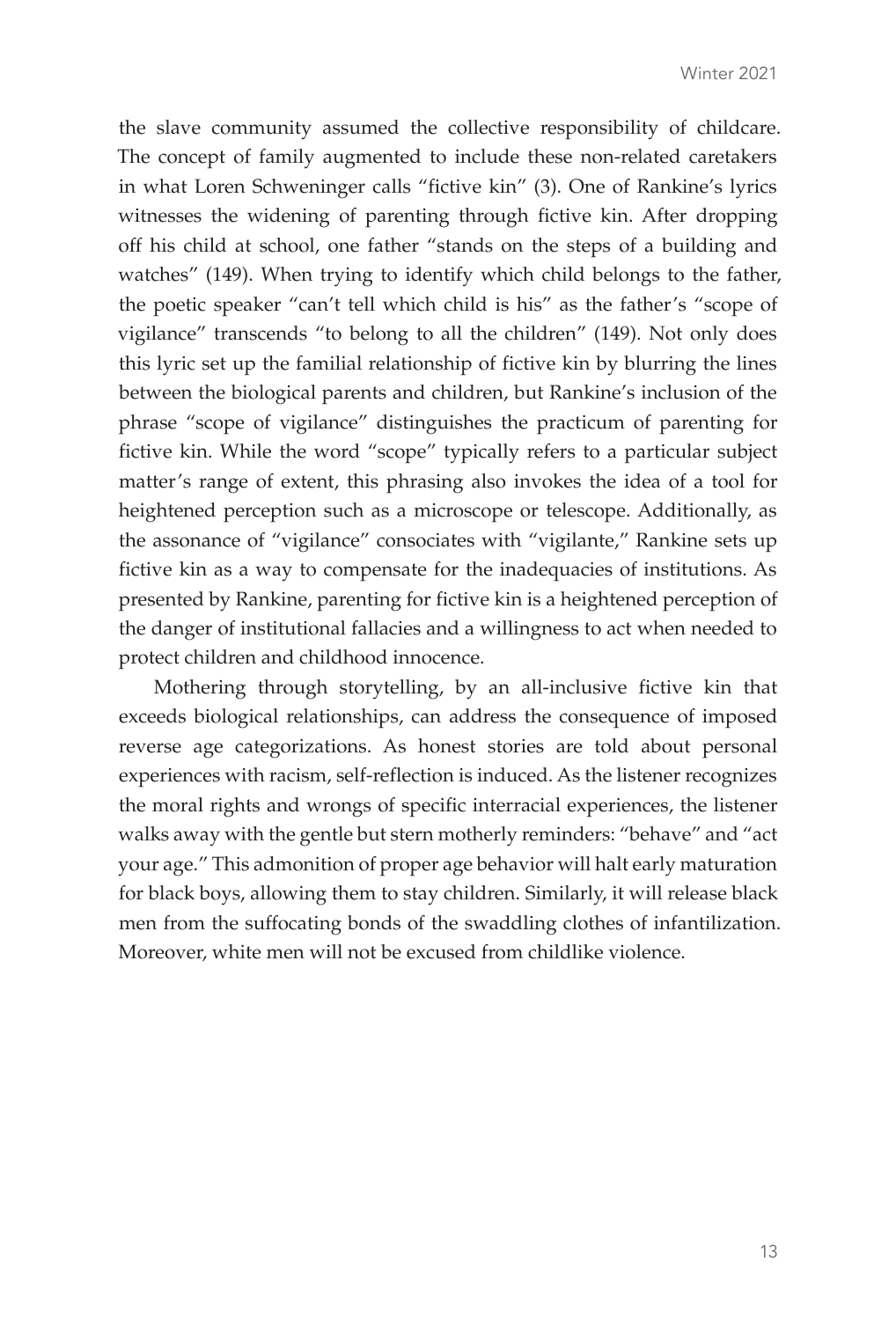# Works Cited

- Adams, Bella. "Black Lives/White Backgrounds: Claudia Rankine's *Citizen: An American Lyric and Critical Race Theory*." *Comparative American Studies An International Journal*, vol. 15, no. 1-2, 2017, pp. 54-71. *EBSCOhost*, https://doi.org /10.1080/14775700.2017.1406734.
- Baker, Houston A., Jr. "Battling the Ghouls of a Black Southern Boyhood." *Chronicle of Higher Education,* vol. 47, no. 40, June 2001, pp. 12. *EBSCOhost*, search.ebscohost. com.erl.lib.byu.edu/login.aspx?direct=true&db=mzh&AN=2001870809&site=e host-live&scope=site.
- Baldwin, James. "'The Black Boy Looks at the White Boy.' *Collected Essays*." Edited by Toni Morrison. Literary Classics of the United States, Inc., 1998. pp. 269- 285. *Allison Bolah*, https://www.allisonbolah.com/site\_resources/reading\_list/ Baldwin\_Black\_Boy\_Looks\_White\_Boy.pdf.
- Beyer, Charlotte. "'My Mama Had a Story': Mothers and Intergenerational Relations in Andrea Levy's Fiction." *Reading/Speaking/Writing the Mother Text: Essays on Caribbean Women's Writing*, edited by Cristina Herrera and Paula Sanmartín, Demeter Press, 2015, pp. 121–142. *JSTOR*, www.jstor.org/stable/j.ctt1rrd862.10.
- Dawson, Adam. ""It Was the Last Time We'd Start the Summer That Way": Space, Race, and Coming of Age in Colson Whitehead's Sag Harbor." *Comparative American Studies: An International Journal*, vol. 17, no. 3–4, Sept. 2020, pp. 356–371. *EBSCOhost*, doi:10.1080/14775700.2020.1835385.
- Dean, Carolyn. "Boys and Girls and 'Boys': Popular Depictions of African-American Children and Childlike Adults in the United States, 1850-1930." *Journal of American & Comparative Cultures*, vol. 23, no. 3, 2000, pp. 17–35. *EBSCOhost*, search.ebscohost.com.erl.lib.byu.edu/login.aspx?direct=true&db=mzh&AN=20 02531583&site=ehost-live&scope=site.
- De'Ath, Amy. "Against Objectivism: Claudia Rankine's Citizen." Poetics and Praxis "after" *Objectivism*, edited by W. Scott Howard and Broc Russell, U of Iowa P, 2018, pp. 114-131. *JSTOR*, https://doi.org/10.2307/j.ctv2bctmq.
- Dobbs, Cynthia. "Diagnosis Race: Troubling Etiologies in Claudia Rankine's American Lyric." *Literature and Medicine*, vol. 38, no. 1, 2020, pp. 168-188. *Project MUSE*, dio:10.1353/lm.2020.0007.
- Johnston, Katherine D. "Profile Epistemologies, Racializing Surveillance, and Affective Counterstrategies in Claudia Rankine's Citizen." *Twentieth Century Literature*, vol. 65, no. 4, Dec. 2019, pp. 343–368. *EBSCOhost*, https://doi-org.erl. lib.byu.edu/10.1215/0041462X-7995590
- King, Martin Luther, Jr. "Letter from Birmingham Jail." Penguin Classics, 2018.

Mackie, Erin. "Boys Will Be Boys: Masculinity, Criminality, and the Restoration Rake."